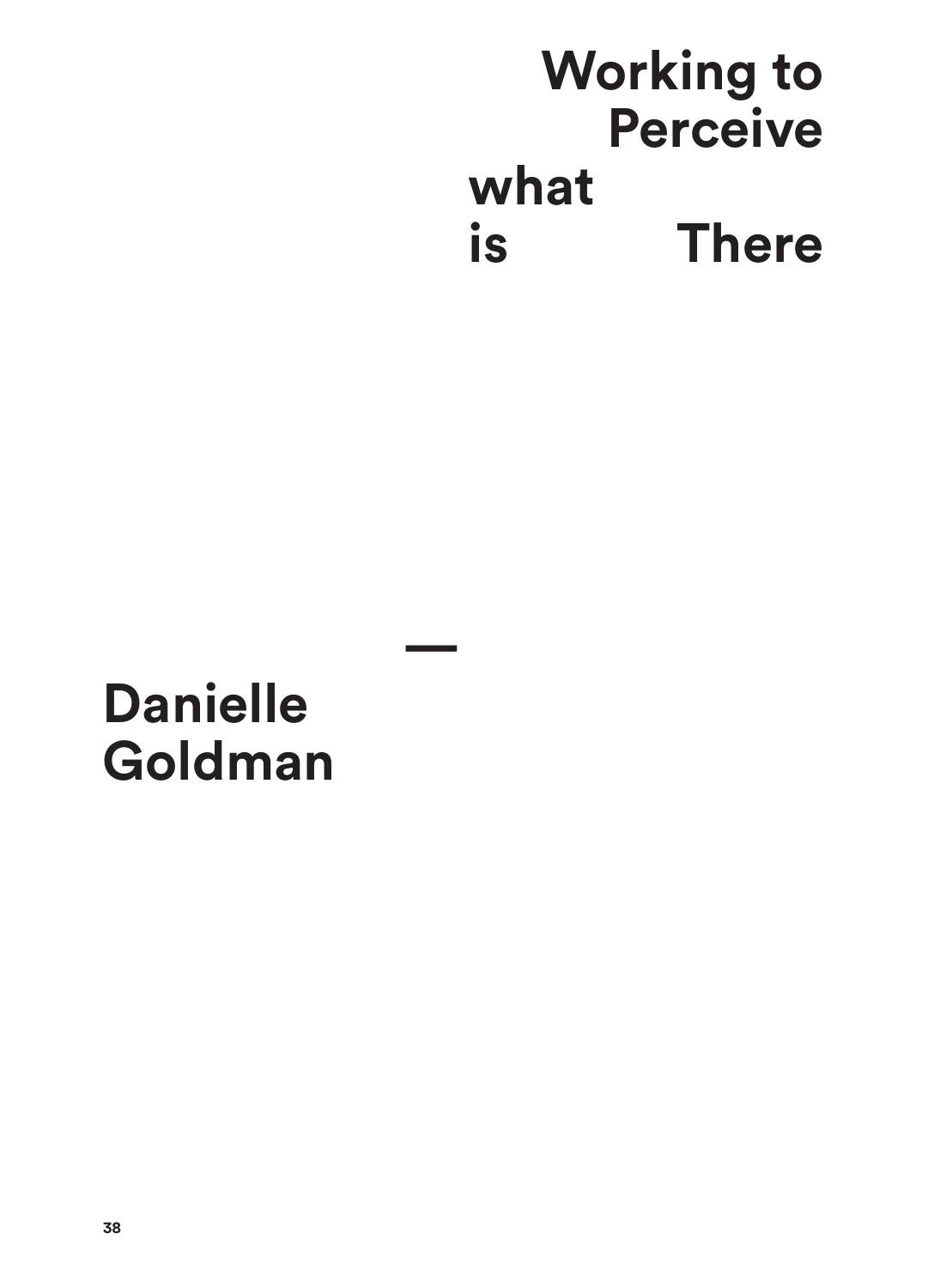In 2006, I began to rehearse with DD Dorvillier as a dancer in her new work, *Nottthing is Importanttt.* First performed in February 2007 at The Kitchen in New York City, the performance was a non-narrative trilogy. In the work's first part, "9 Bodies," nine dancers performed a stream of actions in a brightly lit cinema. Then came "Hamma Schwein G'Habt (We Got Lucky)," a movie featuring two familiar but unrelated icons of American folklore. The piece concluded with "Darkpart," a sound installation in a separate portion of the theater, where the performers continued another series of concentrated tasks in darkness. The disjunctive structure of the work offered an alternative to more familiar, linear experiences of dance. What possibilities might emerge for both the audience and the dancers, Dorvillier seemed to ask, if the choreographer resisted the impulse to weave together various elements of performance? What might one perceive if all points of the performance were equally important, and there was no need to force them into a recognizable line?

Just as the work's tripartite structure dislodged the need for coherence in order to make way for unexpected perceptions, so too did *Nottthing is Importanttt'*s use of sound, created in collaboration with the composer Zeena Parkins. Of the work's three sections, "Darkpart" featured audio most explicitly. Twenty-five speakers hung nine feet from the floor, creating a hovering world of lush and seemingly sourceless sound. The restricted light, at times darkening to pitch blackness, further focused the audience's attention on what they could hear. In a previous article that DD and I wrote together about the role of sound in *Nottthing is Importanttt*, she spoke about her interest in the tensions between perceptual modes. "Limitations cause us to work a little harder (or to work a little less) to perceive what is there."1 Referring to the particular limitations

in "Darkpart," she noted: "With eyes open one can experience total blackness, so that with the hand in front of the face, one's body is completely invisible. Yet one can hear/feel the dancers as they pass by, and even smell them after they have been moving vigorously for a while. When perceptual aspects are *disreferentiated*  (hearing the sound of a dancer running past while seeing total blackness, or hearing the sound as vibration without being able to determine where it's coming from), it's a useful sort of disorientation."2

Among other things, this disorientation was useful in that it allowed the dancers to emerge – both to the audience and to each other – as something beyond characters in a narrative. "One perceives the dancers as bodies, and not so much as personalities," Dorvillier noted.<sup>3</sup> Creating conditions so that bodies might be perceived in various ways was not merely a matter of dramaturgy. Questioning one's expectations regarding embodiment is an ethical matter, especially given that these expectations often entail rigid ways of relating to others in everyday life.

## **"Invisible Ropes": a dancer's training**

As dancers, we practiced this kind of questioning throughout the rehearsal process for *Nottthing is Importanttt*. In the studio, sound and listening were instrumental in exploring how we might present our bodies to the audience and to each other, and in developing an ensemble that was able to make choreographic decisions without relying on vision.

"9 Bodies" – the first part of *Nottthing is Importanttt* – concluded with a brief section that Dorvillier referred to as "Invisible Ropes." After nearly half an hour of scored activity, the dancers lined up against the white projection surface located upstage. The nine performers allowed their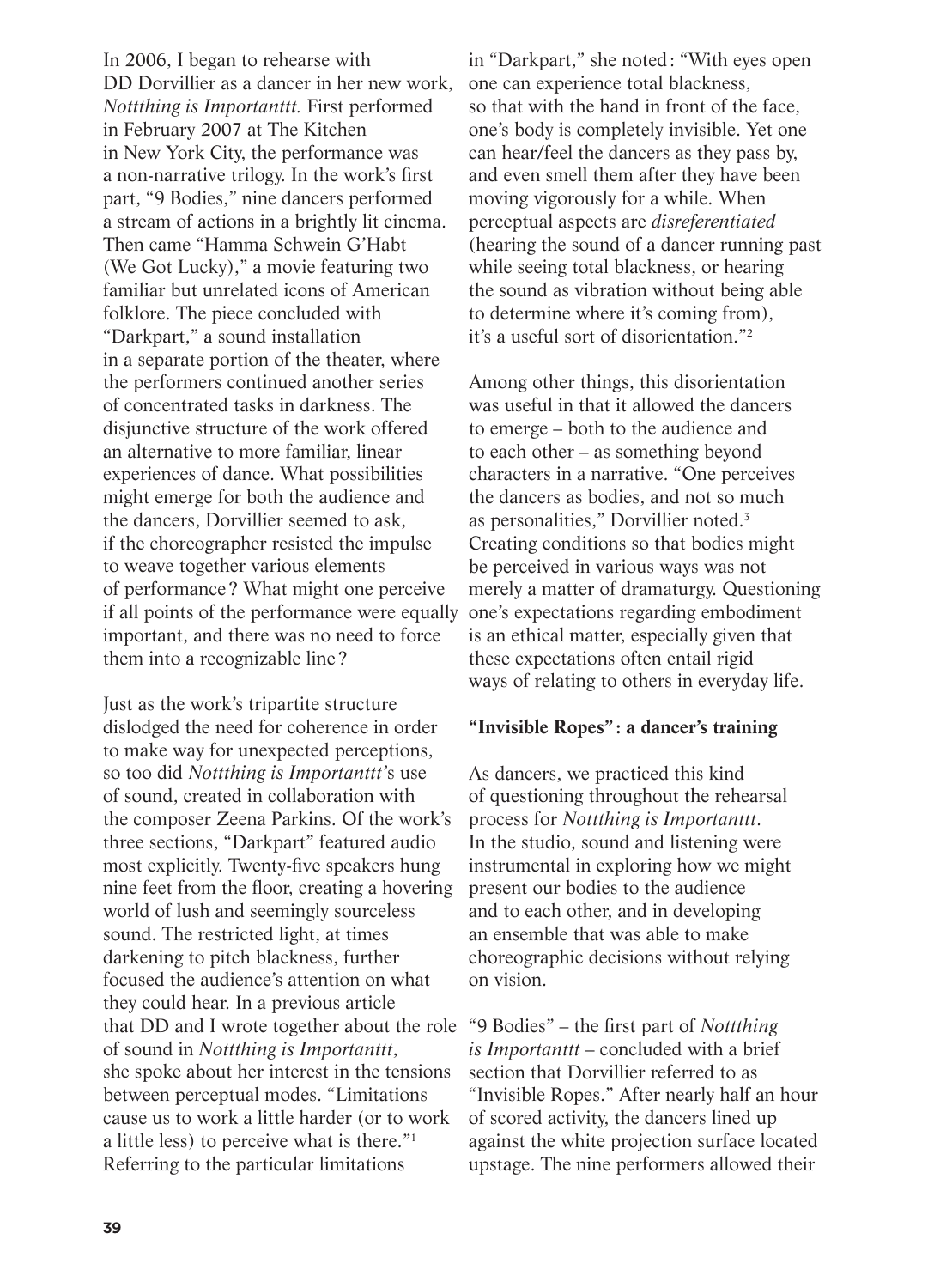faces to be seen, making eye contact with the audience while trying not to be confrontational. Then, when the timing felt right, one of the dancers would break away from the line to perform a brief solo in which he or she manipulated an invisible rope. (Even though there was no rope, Dorvillier preferred to call it "invisible" rather than "imaginary.") The dancer could swing the invisible rope overhead, use it to measure distance, throw it, tie it, scrunch but also understanding projection. it up, or stretch it long. After a minute or so, the eight other dancers stepped away from the wall to join in the mime-like activity. Suddenly, all nine performers were manipulating invisible ropes, creating what Dorvillier called a "response machine." Occasionally, one dancer would call out, grabbing the attention of the others and signaling that everyone needed to find a new space on the stage. This swirling, absurd activity changed the texture of the space. Then, after a few minutes, the dancers began to toss their invisible ropes at the back wall, as if creating line drawings on its surface. They ran to pick up their fallen ropes, and tossed them yet again. This repetitive activity continued until the dancers exited the stage – quickly and without ceremony. All that remained were extended violin tones from Parkins's score, sliding in pitch until fading to silence. The lights dimmed, and the movie began.

Although "Invisible Ropes" only lasted for a few minutes, the lengthy training it required was integral to both "9 Bodies" and to the development of "Darkpart." In order to perform "Invisible Ropes" convincingly, we first needed to recognize the ways in which carrying real ropes affected our movement. We practiced with actual ropes, exploring their material qualities, such as weight, texture, stiffness, and length. We worked on being attentive to the object while also exploring our own physicality. How hard must I grip the rope in order to move it in a certain way?

When I pick up the rope, how do my fingers curl? "You take time to notice something that's always there, but that we take for granted," Dorvillier explained. "You could break down a movement of any kind. Any manipulation or touching of an object. You could do it with another body, but that's loaded, and you'd need to work a long time to get past that. The ethics are about noticing and listening, What am I projecting onto the object? I'm trying to get away from projection."4 When practicing with real ropes, Dorvillier frequently urged us to notice the sounds being produced by our actions, for those sounds contained information about the ropes's weight and texture, as well as the force with which we were handling them. Occasionally, Dorvillier would ask one of the dancers to step aside and try to produce sounds while others in the group continued to practice "Invisible Ropes." The observing dancer would make sounds to indicate a rope that was swinging through the air, or hitting the ground, or splattering against the back wall before falling to the ground. Stepping in and out of the work in this way helped us to watch and listen to each other more attentively. Interestingly, these exercises were never meant to be performed on stage ; they were a kind of research that informed how we related to each other and how we eventually made collective decisions. According to Dorvillier, "We weren't practicing it for no reason. Something was produced – knowledge, perhaps."5

## **"DARKPART": we got lucky**

The knowledge gained through rehearsing for "9 Bodies," as well as the trust that developed between the dancers and our willingness to experiment without relying on vision, prepared us for "Darkpart." Although Dorvillier fantasized about spending extended periods experimenting in the dark, we didn't have this luxury.